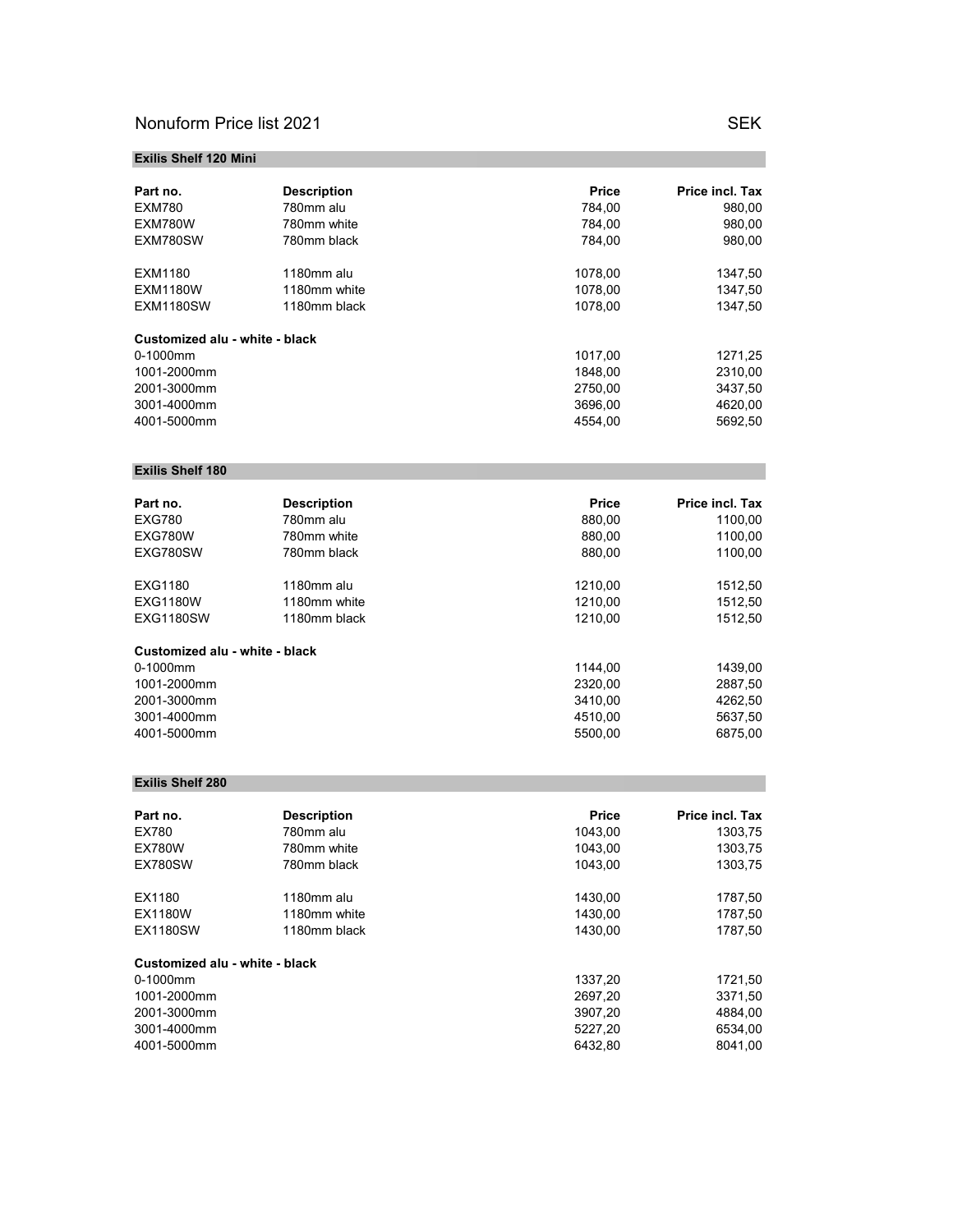## Exilis Shelf Slope

| Part no.               | <b>Description</b> | <b>Price</b> | Price incl. Tax |
|------------------------|--------------------|--------------|-----------------|
| <b>EXL780</b>          | 780mm alu          | 1 100.00     | 1 375,00        |
| EXL780W                | 780mm white        | 1 100,00     | 1 375,00        |
| <b>EXL1180</b>         | 1180mm alu         | 1 500.00     | 1875,00         |
| <b>EXL1180W</b>        | 1180mm white       | 1 500.00     | 1875.00         |
| Customized alu - white |                    |              |                 |
| $0-1000$ mm            |                    | 1400.00      | 1750,00         |
| 1001-2000mm            |                    | 2 740.00     | 3425,00         |
| 2001-3000mm            |                    | 4 100.00     | 5 125,00        |
| 3001-4000mm            |                    | 5400.00      | 6 750,00        |
| 4001-5000mm            |                    | 6 640.00     | 8 300.00        |

## Exilis Frame

| Part no.                       | <b>Description</b> | <b>Price</b> | Price incl. Tax |
|--------------------------------|--------------------|--------------|-----------------|
| <b>EXF780</b>                  | 780mm alu          | 380.00       | 475,00          |
| EXF780W                        | 780mm white        | 380,00       | 475,00          |
| EXF780SW                       | 780mm black        | 380.00       | 475.00          |
| EXF1180                        | 1180mm alu         | 500.00       | 625,00          |
| <b>EXF1180W</b>                | 1180mm white       | 500.00       | 625,00          |
| <b>EXF1180SW</b>               | 1180mm black       | 500.00       | 625,00          |
| Customized alu - white - black |                    |              |                 |
| 0-1000mm                       |                    | 480.00       | 600,00          |
| 1001-2000mm                    |                    | 940.00       | 1175,00         |
| 2001-3000mm                    |                    | 1400.00      | 1750,00         |
| 3001-4000mm                    |                    | 1840.00      | 2300,00         |
| 4001-5000mm                    |                    | 2240.00      | 2800.00         |

### Exilis Wall Rail

| Part no.        | <b>Description</b> | <b>Price</b> | <b>Price incl. Tax</b> |
|-----------------|--------------------|--------------|------------------------|
| EX1200          | 1200mm alu         | 180,00       | 225,00                 |
| EX1200W         | 1200mm white       | 280.00       | 350,00                 |
| <b>EX1200SW</b> | 1200mm black       | 280.00       | 350,00                 |
| EX2100          | 2100mm alu         | 320,00       | 400,00                 |
| EX2100W         | 2100mm white       | 540.00       | 675,00                 |
| <b>EX2100SW</b> | 2100mm black       | 540.00       | 675,00                 |
| EX2400          | 2400mm alu         | 340.00       | 425,00                 |
| EX2400W         | 2400mm white       | 560,00       | 700,00                 |
| <b>EX2400SW</b> | 2400mm black       | 560.00       | 700.00                 |

\*Customized - On request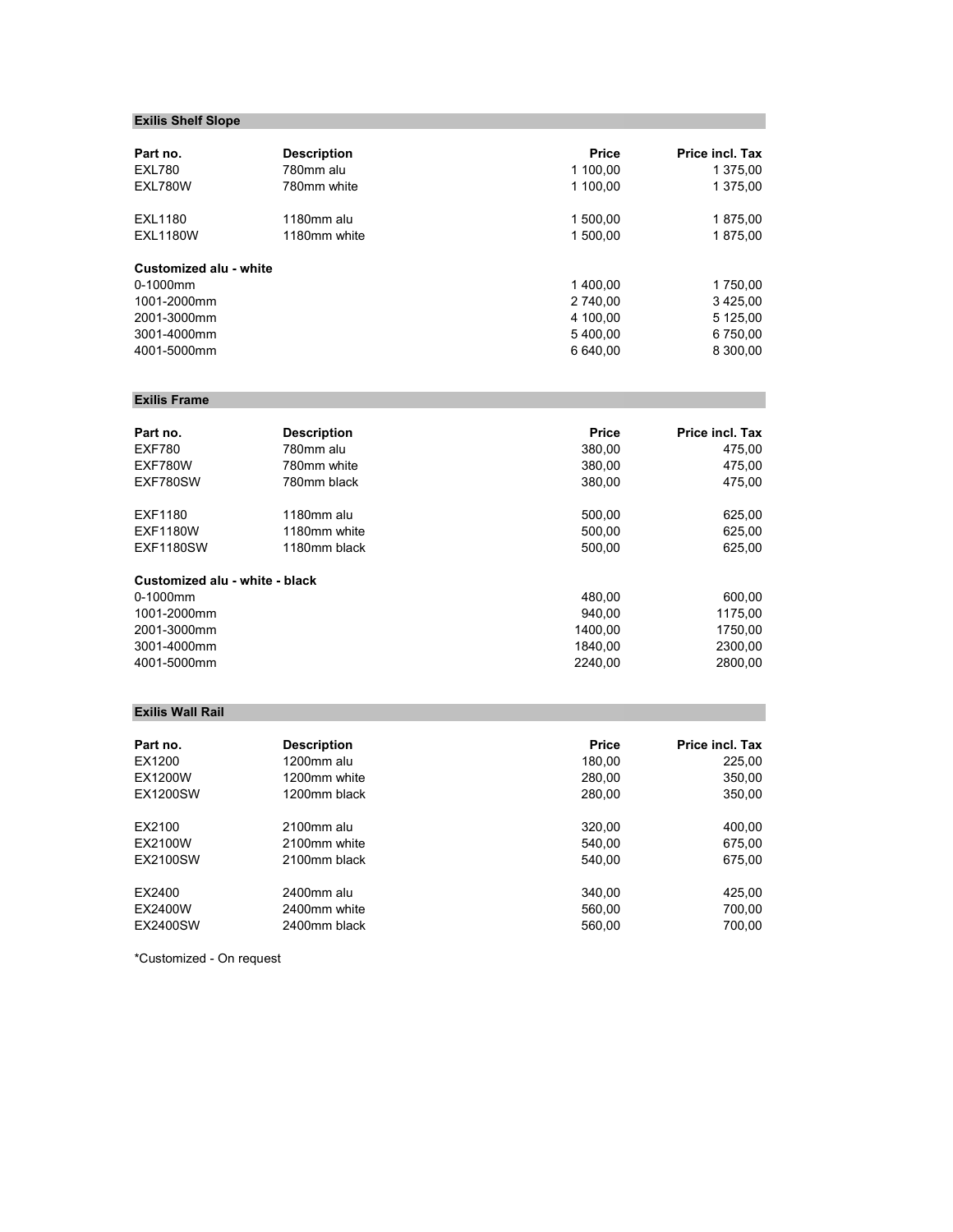## Exilis System Rail

| Part no. | <b>Description</b> | <b>Price</b> | <b>Price incl. Tax</b> |
|----------|--------------------|--------------|------------------------|
| EX61     | 2100mm alu         | 860.00       | 1075.00                |
| EX61W    | 2100mm white       | 1000.00      | 1250.00                |
| EX61SW   | 2100mm black       | 1000.00      | 1250.00                |
| EX60     | 2400mm alu         | 1000.00      | 1250.00                |
| EX60W    | 2400mm white       | 1120.00      | 1400.00                |
| EX60SW   | 2400mm black       | 1120.00      | 1400.00                |

\*Customized - On request

## Exilis Cross Rail

| Part no.    | <b>Description</b> | <b>Price</b> | <b>Price incl. Tax</b> |
|-------------|--------------------|--------------|------------------------|
| EX38        | 783mm              | 400.00       | 500.00                 |
| <b>EX39</b> | 1183mm             | 540.00       | 675.00                 |

\*Customized - On request

## Exilis Cabinet White

| Part no. | <b>Description</b>                  | <b>Price</b> | <b>Price incl. Tax</b> |
|----------|-------------------------------------|--------------|------------------------|
| EX41     | <b>EXILIS Cabinet doors</b>         | 3400.00      | 4250.00                |
| EX42     | <b>EXILIS Cabinet three drawers</b> | 6100.00      | 7625.00                |

### Accessories

| Part no.        | <b>Description</b>          | <b>Price</b> | Price incl. Tax |
|-----------------|-----------------------------|--------------|-----------------|
| EX25            | Brackets pair               | 60,00        | 75,00           |
| EX26            | T-bolts pair                | 132,00       | 165,00          |
| EX27            | Book support pair           | 220,00       | 275,00          |
| EX40            | Wall distance alu           | 480,00       | 600,00          |
| EX40W           | Wall distance white         | 480.00       | 600,00          |
| EX40SW          | Wall distance black         | 480,00       | 600,00          |
| EX44            | Foundation foot             | 1200.00      | 1500,00         |
| EX44W           | Foundation foot white       | 1200,00      | 1500,00         |
| EX45            | Foundation half foot        | 820,00       | 1025,00         |
| EX45W           | Foundation half foot white  | 820,00       | 1025,00         |
| EX46            | Adjustment foot             | 28,00        | 35,00           |
| EX47            | System book support R alu   | 220,00       | 275,00          |
| EX47W           | System book support R white | 220,00       | 275,00          |
| EX47SW          | System book support R black | 220,00       | 275,00          |
| EX48            | System book support L alu   | 220,00       | 275,00          |
| EX48W           | System book support L white | 220,00       | 275,00          |
| EX48SW          | System book support L black | 220,00       | 275,00          |
| E <sub>13</sub> | <b>Torx tool</b>            | 200,00       | 250,00          |